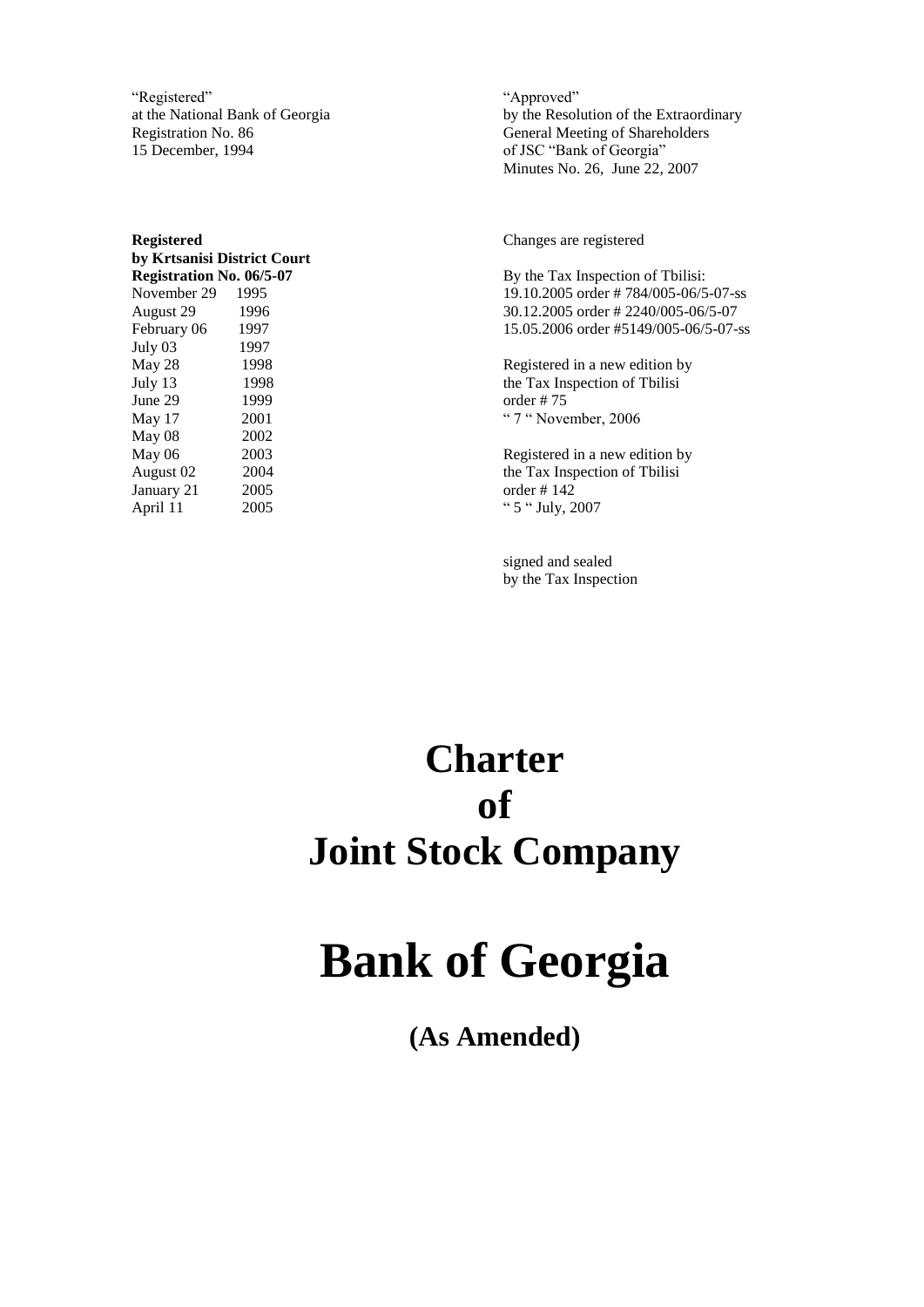Tbilisi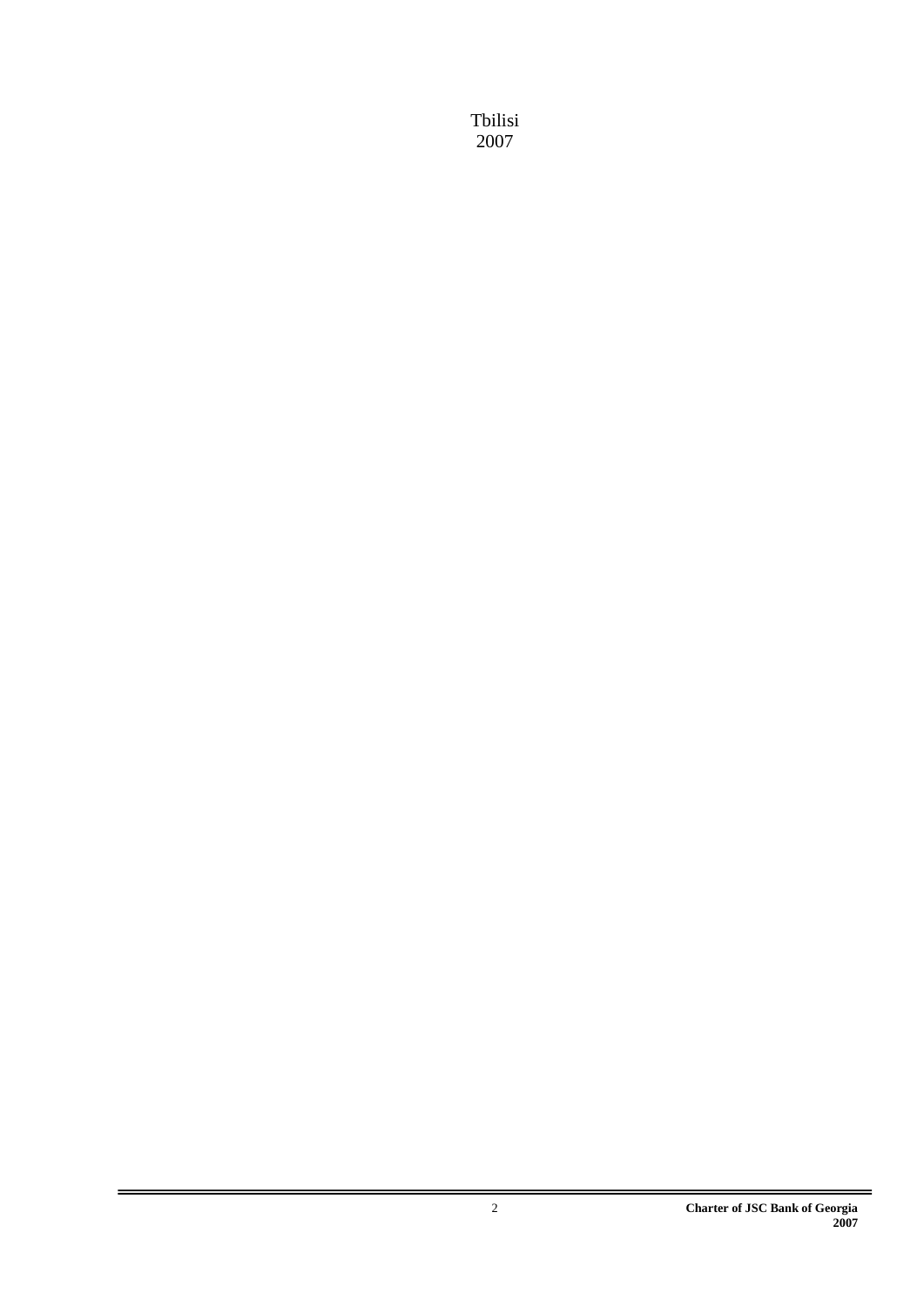### TABLE OF CONTENTS

| Article 1  |
|------------|
| Article 2  |
| Article 3  |
| Article 4  |
| Article 5  |
| Article 6  |
| Article 7  |
| Article 8  |
| Article 9  |
| Article 10 |
| Article 11 |
| Article 12 |
| Article 13 |
| Article 14 |
| Article 15 |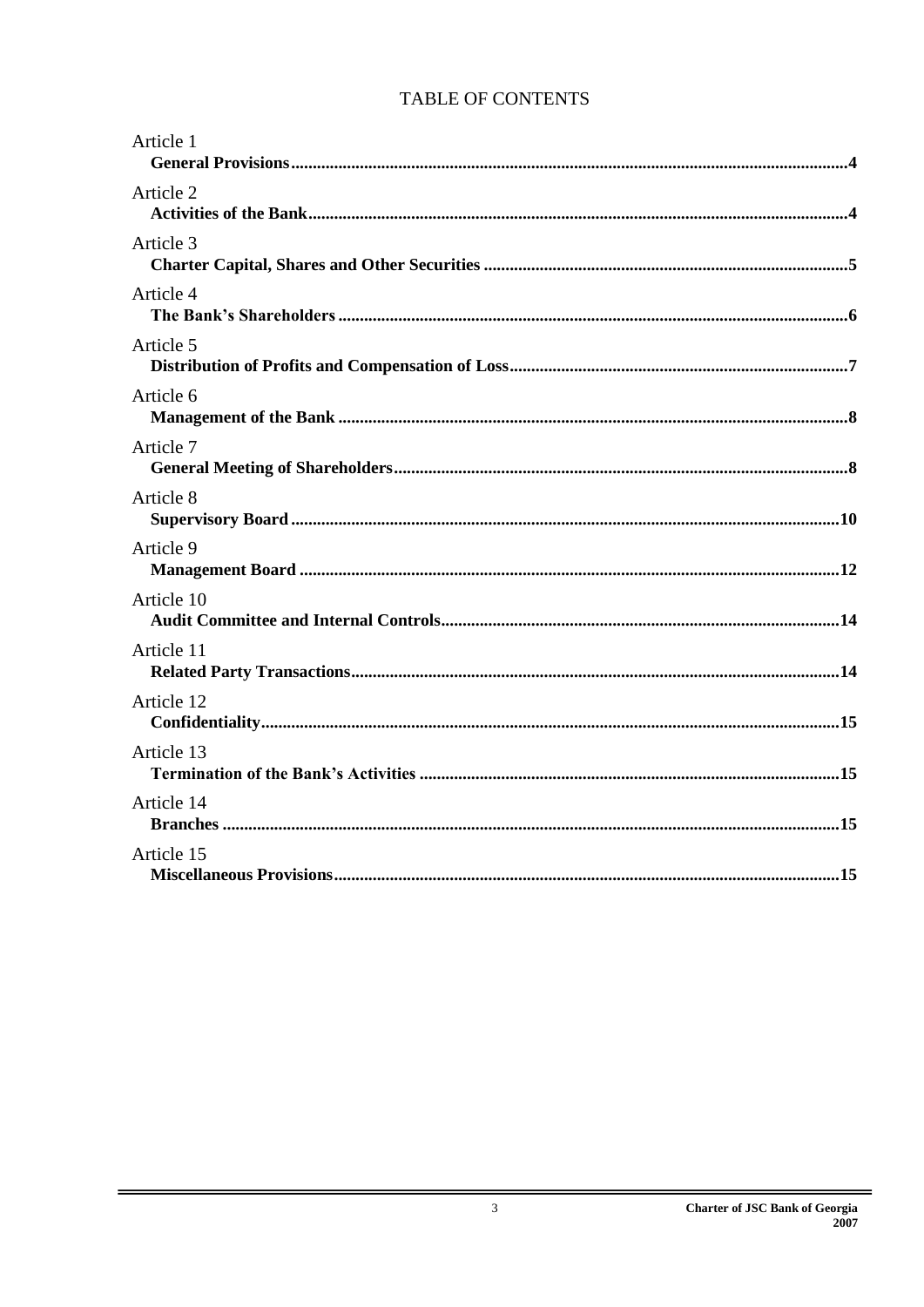#### **Article 1 General Provisions**

- <span id="page-3-1"></span><span id="page-3-0"></span>1.1. Joint Stock Company Bank of Georgia (hereinafter referred to as the "Bank"), a universal commercial bank, was established on the basis of resolution #288 of the Cabinet of Ministers of the Republic of Georgia on "State-owned organizations, organizational measures for merger of state-owned organizations and transformation of state-owned organizations into joint stock companies" dated April 14, 1993, decree # 178 of the Head of the State of the Republic of Georgia on "Regulating the process of privatization and accelerating some of the measures" dated May 29, 1994 and the Law of Georgia on "Banks and activities of banks in the Republic of Georgia" dated August 2, 1991 (as amended).
- 1.2. The Bank is a legal entity. The rights and obligations of the Bank are determined by the present charter (the "Charter"), the Law of Georgia on "Entrepreneurship" (as amended), the Law of Georgia on "Activities of Commercial Banks" (as amended), instructions of the National Bank of Georgia and all other applicable Georgian laws.
- 1.3. The Bank has its corporate name, stamp and logotype, as well as other relevant requisites thereof:
	- Full name in Georgian: basagoo babogagongas "badamanggont dabao";
	- Full name in English: Joint Stock Company Bank of Georgia.
- 1.4. The Bank's registered office is located at 3 Pushkin Street, Tbilisi, 0105, Georgia.
- 1.5. The Bank's corporate existence is not limited in time.
- 1.6. The fiscal year of the Bank coincides with the calendar year. It consists of twelve months, starting from January 1 and ending on December 31.
- 1.7. The Bank is established for the purpose of generating profits as an independent corporate entity through its recurring activities.
- 1.8. The Bank has its own property and it can appear in legal transactions under its own name, acquire property rights and non-property rights (*s6s, λοδηλόοριο γραχορληλο*), undertake obligations, and be a claimant or defendant in a court, an arbitration court and/or a mediation forum.
- 1.9. The Bank has its own balance sheet, is entitled to open settlement and other types of accounts (including foreign currency accounts) in Georgia and foreign countries.
- <span id="page-3-2"></span>1.10. The Bank is not liable for the obligations of its shareholders and the Bank's shareholders are liable for the Bank's obligations up to the amount of their respective contributions to the Bank's charter capital.

#### **Article 2 Activities of the Bank**

- <span id="page-3-3"></span>2.1. The Bank carries out its activities in accordance with the Law of Georgia on "Entrepreneurship" dated October 28, 1994 (as amended), the Law of Georgia on the "Activities of Commercial Banks" dated February 23, 1996 (as amended), decrees, resolutions and other regulations of the National Bank of Georgia, documented administrative and accounting procedures, terms, conditions and limitations attached to the banking licenses, other laws of Georgia and the present Charter. If there is no regulation or decree of the National Bank of Georgia for specific banking activity, the Bank will act in accordance with international banking practices.
- 2.2. In accordance with the licence issued by the National Bank of Georgia, the Bank provides lending, financial, settlement, cash and other banking services, including:
	- 2.2.1. Receiving interest bearing and non-interest bearing (demand, time and other) deposits and other refundable payment instruments;
	- 2.2.2. Issuance of loans, including, without limitation, consumer, mortgage, unsecured and other types of loans, engaging in factoring operations with and without the right of recourse, trade finance, issuance of guarantees, letters of credit and acceptance bills, including forfeits.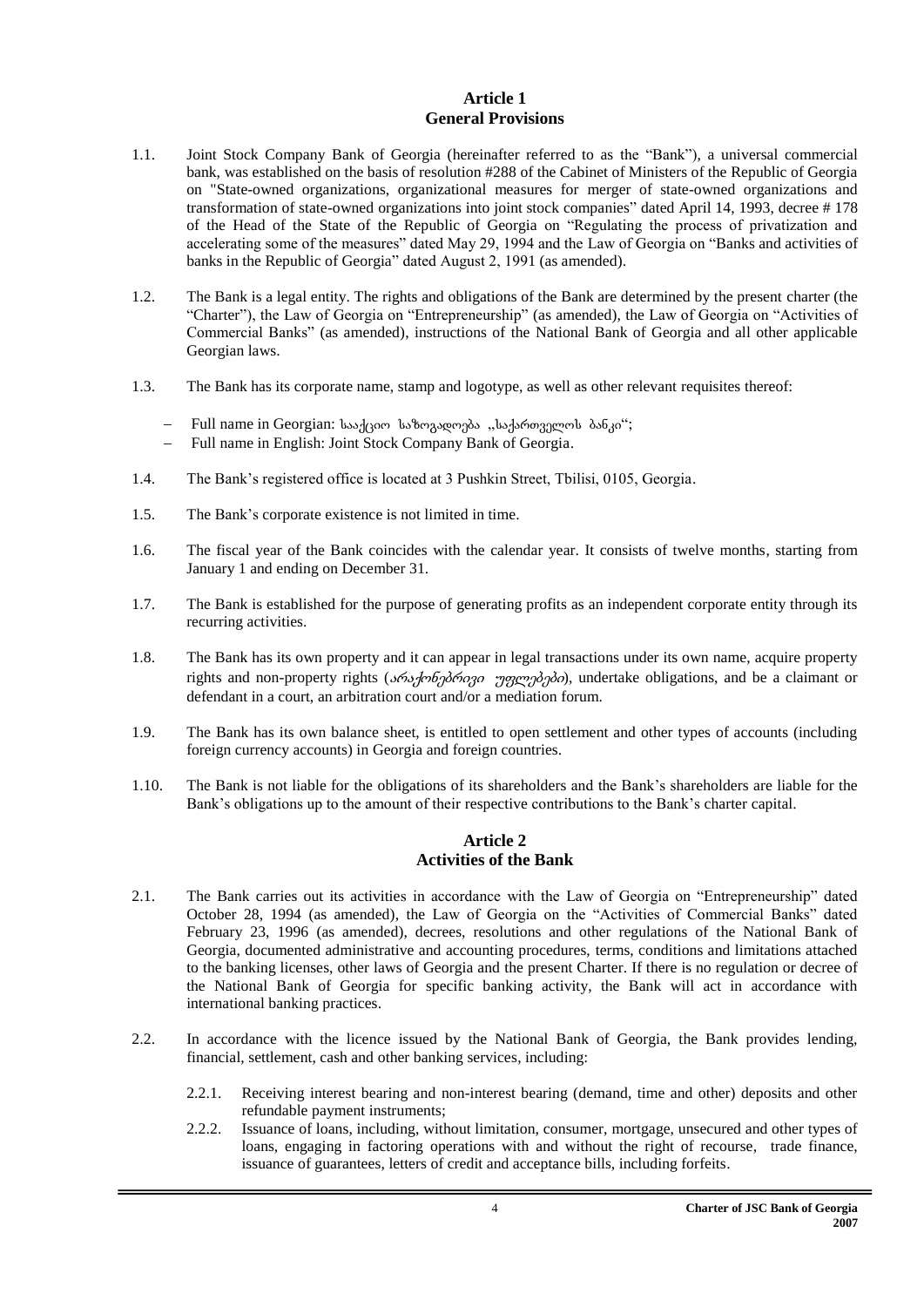- 2.2.3. Purchase and sale of monetary instruments for the Bank's and the Bank's clients' accounts (including, without limitation, cheques, promissory notes and depositary certificates), securities, futures, options and swaps with debt instruments and/or interest rates, currencies, interest rate instruments, debt instruments, foreign exchange instruments, precious metals and gems;
- 2.2.4. Carrying out cash and non-cash transactions, providing cash collection services;
- 2.2.5. Issuance and circulation of payment tools (payment notes, cheques and bills of exchange);
- 2.2.6. Intermediary services on financial markets;
- 2.2.7. Carrying out operations, attracting and placement of funds on behalf of clients (trust operations);
- 2.2.8. Safekeeping and registration of valuables, including securities;
- 2.2.9. Credit-information services;
- 2.2.10. Services related to any of the activities provided above;
- 2.2.11. Any other type of banking activity carrying out of which is permitted for the Bank under the laws of Georgia.
- 2.3. When carrying out its activities the Bank is obliged to comply with the economic limits and economic standards set by the National Bank of Georgia.
- <span id="page-4-0"></span>2.4. The Bank shall adhere to the rules and regulations set forth by the banking legislation of Georgia regarding holding the equity interests by the Bank in other legal entities.

#### **Article 3 Charter Capital, Shares and Other Securities**

- <span id="page-4-1"></span>3.1. The total authorized charter capital  $(3.66/3\frac{b_{xy}}{2})^{200}$  bs  $\frac{b_{xy}}{2}$  and  $\frac{c_{xy}}{2}$  of the Bank amounts to GEL 32,835,619 (thirty-two million eight hundred and thirty-five thousand six hundred and nineteen Georgian Lari).
- 3.2. The Bank's total authorized charter capital is divided into 32,835,619 (thirty-two million eight hundred and thirty-five thousand six hundred and nineteen) common shares. Nominal value per share is GEL 1.00 (one Lari). Each common share entitles one vote to its owner at the general meeting of shareholders. The Bank will issue the shares only in case of full payment of their nominal value.
- 3.3. The Bank has the right to issue preferred shares in accordance with the laws of Georgia. Such preferred shares shall form part of the charter capital and entitle their owners to a specific rate of dividend. The amount and rules of preferred dividend payout will be defined under the relevant share issue prospectus (if any) in accordance with the applicable laws. Preferred shares will not be entitled to voting rights at the general meeting of shareholders.
- 3.4. Holders of the Bank's shares shall have a pre-emptive right to acquire additional shares issued by the Bank, in the same proportion which the nominal value of such holder's shares represents to the total nominal value of all shares outstanding immediately prior to the issuance of such additional shares.

Upon issuance of new shares, for which the pre-emptive right has not been cancelled, the Bank shall notify its existing shareholders of such share issuance and their respective pre-emptive rights by publishing such notice in printed media. The shareholders holding at least 1% (one percent) of the Bank's shares (or such other smaller stake as might be envisaged by the applicable laws) will also be served a written notification via registered mail. The shareholders willing to exercise their pre-emption rights shall acquire the shares within 20 (twenty) days from the date of the notification, after which the pre-emptive rights shall become null and void.

A pre-emptive right shall not exist with respect to the shares issued out of the part of authorized but unissued capital ( $\delta_0\delta_2\delta_0\delta_1\gamma_0\delta_0\delta_1\delta_2\delta_0\delta_1\delta_0$ ) designated by the general meeting of shareholders for employee stock ownership purposes in accordance with section 3.10 below. In all other cases, cancellation / waiver of pre-emptive rights to the newly issued shares shall be approved by the general meeting of shareholders in accordance with sub-section 7.3.3 and section 7.5.

3.5. Maintenance of the register of the Bank's shares shall be carried out by an independent registrar in accordance with the established procedures.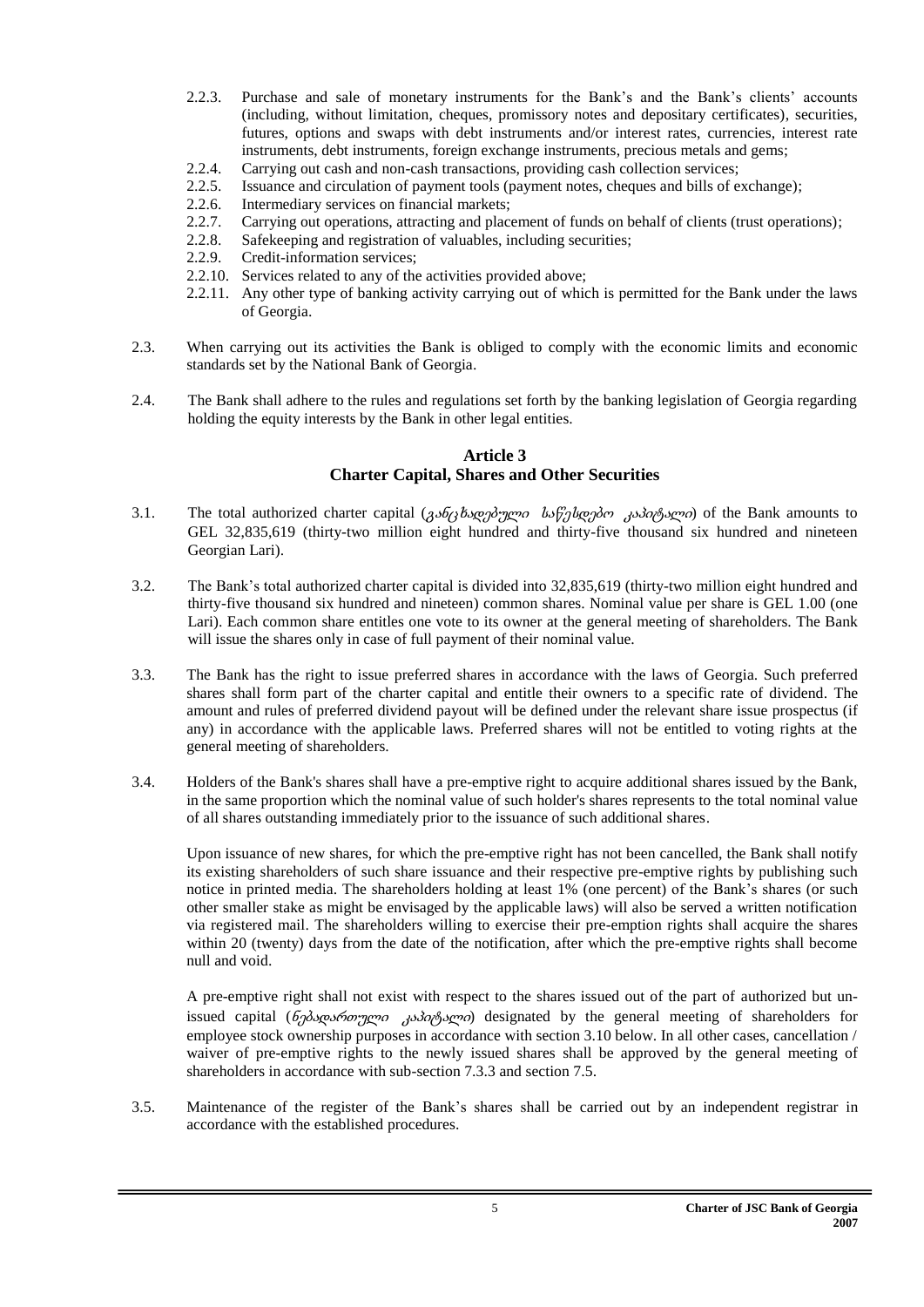- 3.6. The general meeting of shareholders is authorized to make decisions on increasing or decreasing the Bank's charter capital by issuing new or cancelling the existing shares (in cases envisaged by applicable laws). The acquisition price of the newly issued shares shall not be less than nominal value per share.
- 3.7. The charter capital can be increased by means of the conversion of reserve funds into charter capital. In such case, the cancellation of the shareholders' pre-emptive rights to subscribe for any newly issued share is forbidden.
- 3.8. For the purposes of increasing the charter capital, the Bank may issue other securities convertible into common and/or preferred shares.
- 3.9. When increasing the Bank's charter capital via authorized but un-issued capital, the Bank's management is entitled, with the approval of the supervisory board, to fully or partially increase the charter capital up to the amount indicated in the relevant resolution of the general meeting of shareholders by means of issuing new shares. The resolution of the general meeting of shareholders regarding the increase of charter capital via authorized but un-issued capital shall include whether or not and in what amount the increase affects the preferred and common shares, as well as the term of the authorization (such term shall not exceed five years).
- 3.10. If and when so decided by the general meeting of shareholders, part / all of the authorized but un-issued capital may be designated for an employee share ownership plan as approved by the supervisory board. In such case, issuance of the new shares for any other purposes out of such (part of) the authorized but unissued capital so designated for the employee share ownership plan shall be forbidden. For the avoidance of doubt, the pre-emptive rights shall not apply to the authorized but un-issued capital (or any part thereof) designated for the employee share ownership plan in accordance with the decision of the general meeting of shareholders.
- 3.11. The Bank may redeem its shares in accordance with the rules and in the amount defined by the relevant laws. Except for the mandatory redemption of the shares envisaged by the applicable laws, the Bank has the right to purchase and subsequently sell its own shares (the "Treasury Shares"). The Treasury Shares shall at no time exceed 10% (ten percent) of the total number of shares outstanding. The Bank's Treasury Shares are not accounted for during the vote count, dividend distribution, liquidation and enforcement of other rights with respect to the shares. The same rule applies to the shares owned by subsidiaries, save that shares held by subsidiaries on behalf of their clients / customers (i.e. where the subsidiary acts as a nominee holder of the shares) shall have voting, dividend and other similar rights.
- <span id="page-5-0"></span>3.12. The Bank has the right to issue bonds and other securities on the basis of a resolution of the supervisory board.

#### **Article 4 The Bank's Shareholders**

- <span id="page-5-1"></span>4.1. The Bank's shareholders are those persons who hold the shares of the Bank under the established rules and regulations and are registered with the share registrar of the Bank. The Bank's shareholders may be legal entities established in Georgia and/or in foreign countries, citizens of Georgia and/or of other countries.
- 4.2. The shareholders are entitled to do the following:
	- 4.2.1. attend or be represented at the general meeting of shareholders and take part in the voting (holders of common shares only);
	- 4.2.2. participate in the distribution of profit and receive their pro rata share of dividends;
	- 4.2.3. dispose of their shares in accordance with the rules defined by law;
	- 4.2.4. in case of the liquidation of the Bank, receive their pro rata share of the assets remaining after the payment of the claims of the creditors;
	- 4.2.5. holder(s) of 5% (five percent) or more of the outstanding shares are entitled to request a special inspection of the business activities and the annual balance sheet if they believe in their reasonable judgment that material irregularities have taken place. Such request shall be submitted in writing to the supervisory board. Within 15 (fifteen) days from the date of acceptance of the written request the supervisory board may: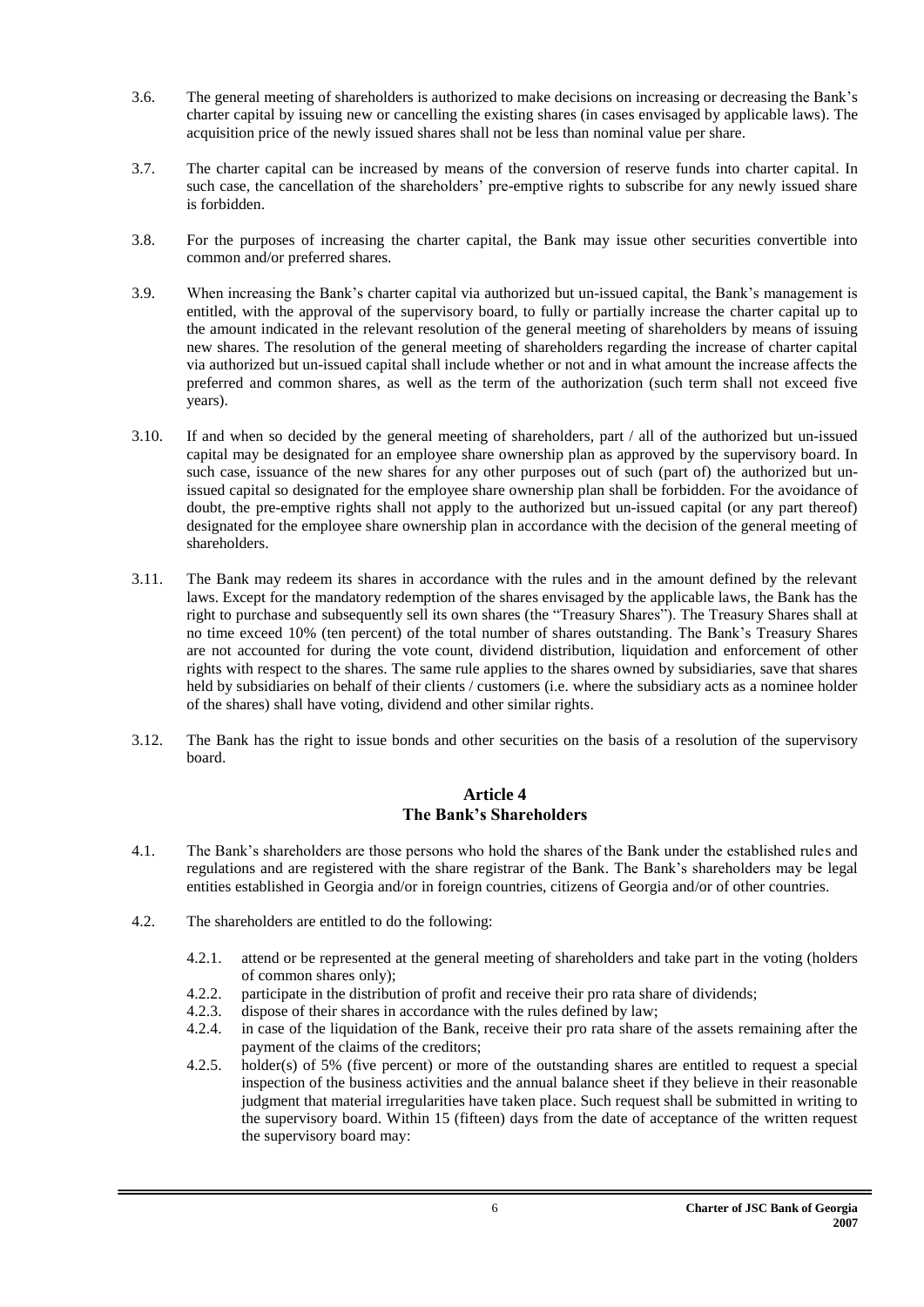- (a) if it shares the concern of the shareholder(s), instruct the management board to arrange for the carrying out at the Bank's expense special inspection; or
- (b) if it believes in its reasonable judgment that no material irregularities have taken place, refuse to carry out special inspection at the expense of the Bank and allow such shareholder(s) to perform the inspection at its (their) own expense. In such case, if the inspection reveals any material irregularities, the Bank shall compensate the shareholder(s) for any costs and expenses pertaining to such inspection; or
- (c) if it believes in its reasonable judgment that (i) no material irregularities have taken place, and (ii) performing the special inspection by the shareholder(s) may be against the interest of the Bank (e.g. due to competition, confidentiality or other similar matters), refuse to carry out special inspection and not allow the shareholder(s) to perform the inspection at its (their) own expense.. In such case, the shareholder(s) is (are) authorized to appeal such decision of the supervisory board to the appropriate court.
- 4.2.6. holder(s) of 5% (five percent) or more of the outstanding shares are entitled to request that an extraordinary general meeting of shareholders be convened. A written request to this effect should be submitted to the Bank's management board. If the Bank's management board does not call the extraordinary general meeting of shareholders within 20 (twenty) days following receipt of such request, the requesting shareholder(s) can apply to court;
- 4.2.7. any shareholder may request from the management board and the supervisory board clarification and explanation of any item included on the agenda of the general meeting of shareholders. If such request is submitted in writing at least ten days prior to the date of the general meeting of shareholders, the request must be complied with or it must be discussed at the meeting as one of the items on the agenda.
- 4.2.8. a shareholder can vote his/her/its shares in his/her/its interest except in cases when the agenda item being voted on concerns a potential transaction between he/she/it and the Bank.
- 4.3. The shareholders of the Bank shall:
	- 4.3.1. ensure the payment of their respective contributions to the Bank's charter capital so that the appropriate amounts of shares are registered in their names;
	- 4.3.2. act in accordance with the rules defined in the present Charter;

#### **Article 5 Distribution of Profits and Compensation of Loss**

- <span id="page-6-1"></span><span id="page-6-0"></span>5.1. Rules of profit distribution:
	- 5.1.1. Within one month from the completion of the annual audit (but in any case, at least one month prior to the annual general meeting of shareholders), the management board of the Bank shall prepare a proposal on the distribution of profits and submit it to the supervisory board for approval. If the proposal on the distribution of profits is agreed upon, the supervisory board and the management board shall submit a joint proposal to the general meeting of shareholders. If the management board and the supervisory board fail to reach an agreement on distribution of profits, each of them shall submit separate proposals to the general meeting of shareholders. The issue of distribution of profit should be resolved/approved by the general meeting of shareholders.
	- 5.1.2. Following the decision of the general meeting of shareholders, net profit, used for dividend payout, shall be distributed among the shareholders in accordance with the rules and procedures set out in section 5.2 below. For the avoidance of doubt, the shareholders are not entitled to any other payments or compensation.
- 5.2. Dividend payout
	- 5.2.1. The general meeting of shareholders shall fix the record date ("Dividend Record Date") which shall be at least 15 (fifteen) days after the date of the general meeting of shareholders, provided that such date shall be a business day. Only the shareholders holding the Bank's shares as of the closing of the Dividend Record Date will be eligible for dividends in proportion to the number of shares held by them.
	- 5.2.2. The same general meeting of shareholders shall also fix the dividend payout start date ("Dividend Payout Start Date"). The Dividend Payout Start Date shall be at least 15 (fifteen) days after the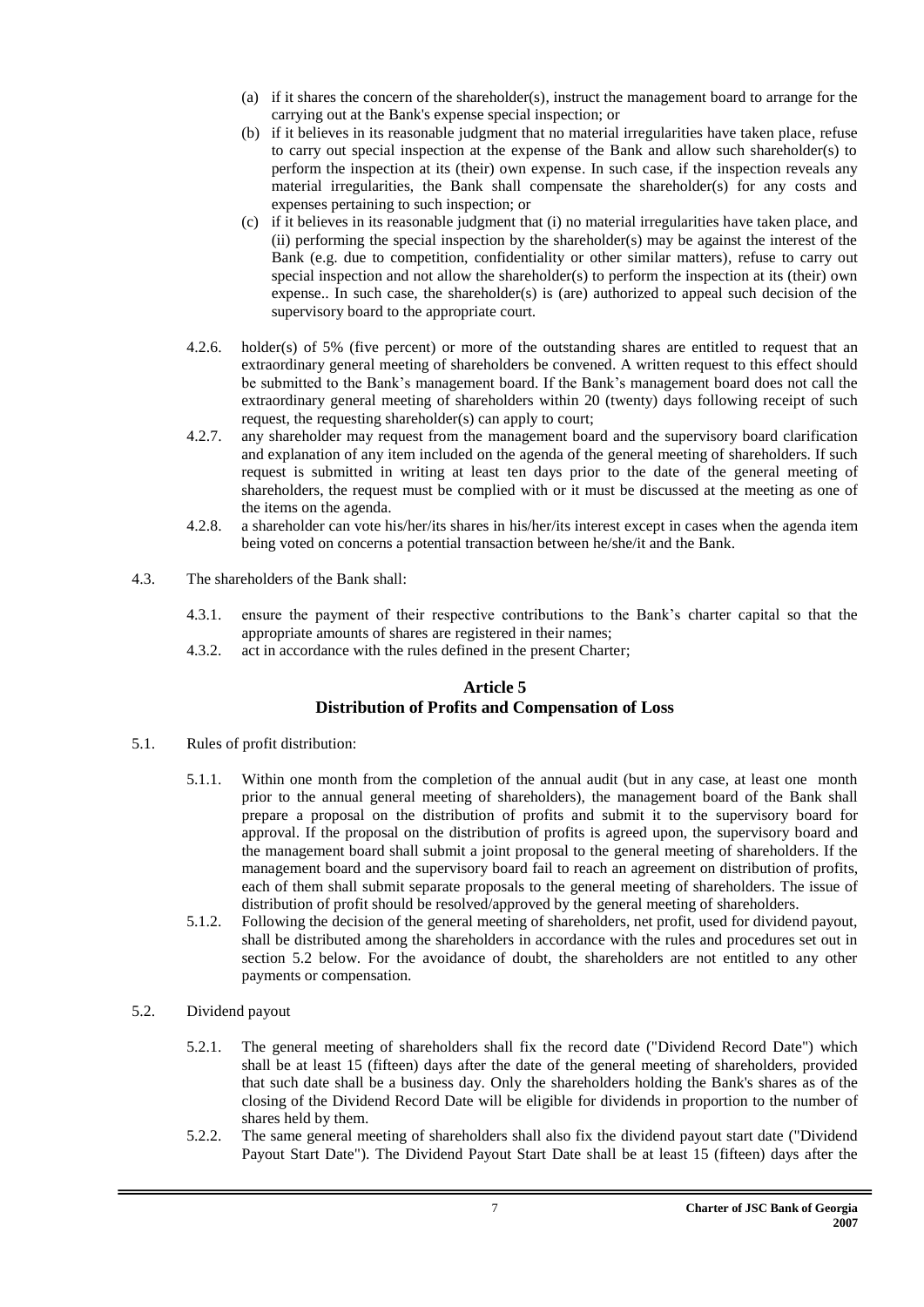Dividend Record Date, but any case, within two months from the date of the relevant general meeting of shareholders.

- 5.2.3. The Dividend Record Date and Dividend Payout Start Date shall be published in printed media within five days from the date of the relevant general meeting of shareholders and the shareholders holding at least 1% (one percent) of the shares (or such other smaller stake as might be envisaged by the applicable laws) must be notified via registered mail or in person.
- 5.3. The general meeting of shareholders shall annually elect the auditor, which shall be economically and legally independent from the Bank. The obligatory annual audit review conducted by such auditor shall include accounting procedures, balance sheet and business practice of the Bank and its subsidiaries. Immediately upon the completion of the annual audit, the full report shall be presented to the National Bank of Georgia; the Bank's financial statements and auditor's report shall also be published in accordance with the rules set by the National Bank of Georgia.

#### **Article 6 Management of the Bank**

- <span id="page-7-1"></span><span id="page-7-0"></span>6.1. The highest internal governing body of the Bank is the general meeting of shareholders.
- 6.2. The supervisory board oversees the activities of the Bank. Members of the supervisory board are elected by the general meeting of shareholders.
- 6.3. The Bank's day-to-day management and administration is carried out by the management board (directors) appointed by the supervisory board. The management board is led by the Chief Executive Officer (general director) (the "CEO").

#### **Article 7 General Meeting of Shareholders**

- <span id="page-7-3"></span><span id="page-7-2"></span>7.1. Convening of the general meeting of shareholders:
	- 7.1.1. A general meeting of shareholders shall be convened by the supervisory board annually, not later than two months following the completion of the external audit of the Bank's books and in no case later than six months from the end of the prior fiscal year. An extraordinary general meeting of shareholders may be called from time to time by the supervisory board, the management board, or by written request of the shareholder(s) holding at least 5 % (five percent) of the Bank's shares.
	- 7.1.2. The convening of the general meeting of shareholders will not be necessary if a shareholder holding more than 75% (seventy-five percent) of the Bank's voting shares makes a decision regarding the issue on the agenda. Such decision shall be equivalent to the minutes of the general meeting of shareholders and shall be considered as a resolution of the general meeting of shareholders. In such cases the remaining shareholders shall be notified about such resolution. If more than one shareholder owns more than 75% (seventy-five percent) of shares of the Bank, convening of the general meeting of shareholders is mandatory.
	- 7.1.3. The time, place and the agenda of the general meeting of shareholders shall be published in printed media at least 20 (twenty) days prior to the date of such general meeting of shareholders. Shareholders holding at least 1% (one percent) of the Bank's shares should be notified about the general meeting of shareholders via registered mail or in person. In certain cases envisaged by the applicable laws, the shareholders holding smaller stakes in the Bank's equity shall also receive notifications.
	- 7.1.4. The supervisory board determines the record date for the general meeting of shareholders in accordance with the applicable laws.
	- 7.1.5. The general meeting of shareholders is authorised to take decisions if a quorum is established. A quorum is established if the meeting is attended by the holders (or their authorised representatives) of at least half of the voting shares. If the general meeting of shareholders is inquorate, a new general meeting of shareholders shall be convened with the same agenda and within the period determined by the supervisory board in accordance with the procedures set forth in section 7.1.3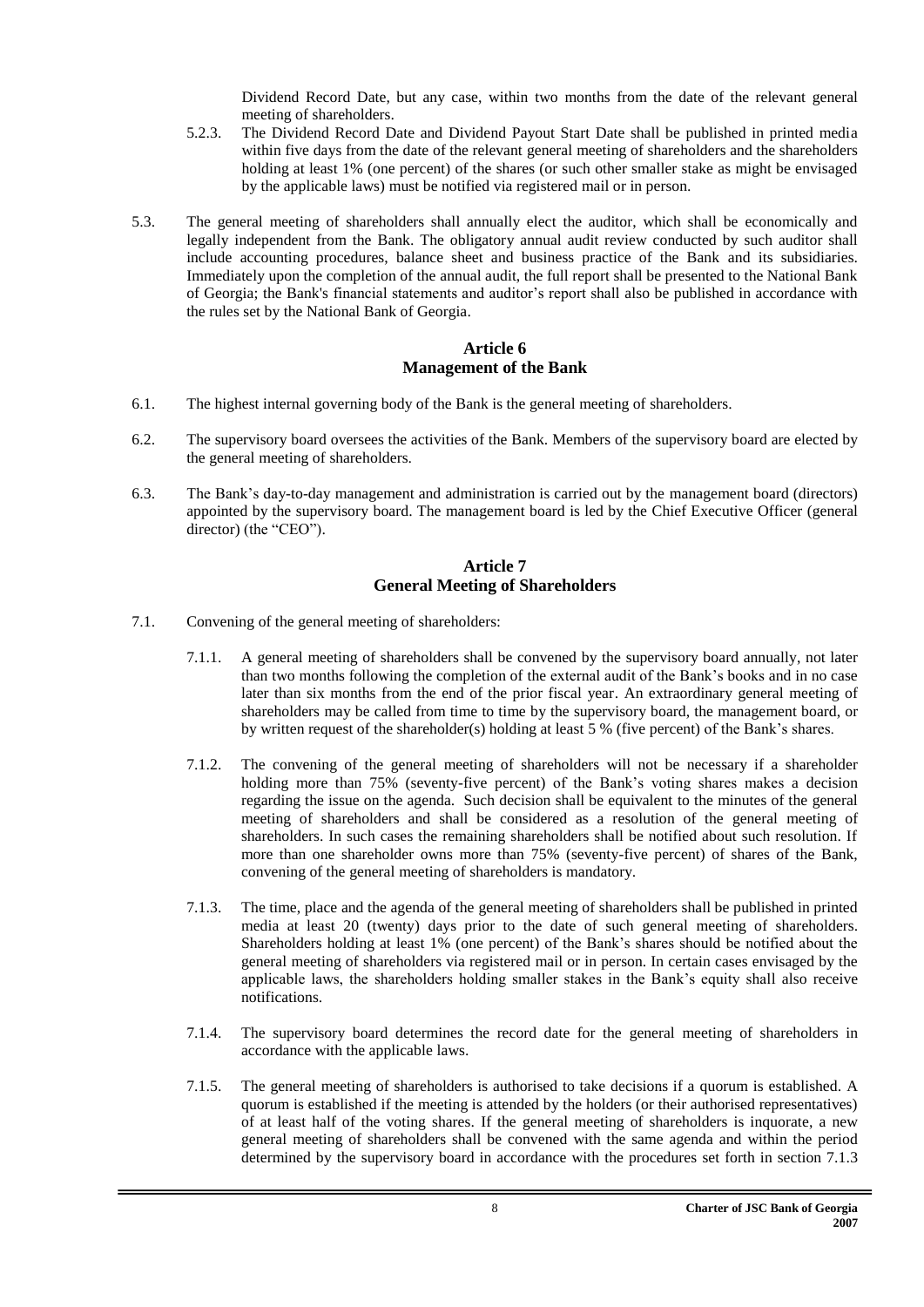above. The new general meeting of shareholders shall be quorate if attended or represented by the holders of at least 25% (twenty-five percent) of the voting shares. If the general meeting of shareholders is still inquorate, a new general meeting of shareholders shall be convened with the same agenda and within the period determined by the supervisory board in accordance with the procedures set forth in section 7.1.3 above. Such general meeting of shareholders shall be deemed quorate irrespective of the number of attending voting shareholders or their representatives.

- 7.1.6. The general meeting of shareholders shall be presided over by the chairman of the supervisory board; or in his absence – by the vice-chairman of the supervisory board or any other member of the supervisory board; in the absence of the members of the supervisory board, the general meeting of shareholders shall be presided over by the CEO. If an agenda item arises at a general meeting presided over by a person facing a conflict of interest with respect to that item, the part of the meeting dealing with that item shall be presided over by an independent supervisory board member.
- 7.1.7. The minutes of the meeting shall be drawn up and certified by a notary. The minutes shall be available to any shareholder, members of the supervisory board and their representatives.
- 7.2. Representation at the general meeting of shareholders
	- 7.2.1. All shareholders registered with the share registrar as of the record date of the general meeting of shareholders shall have the right to attend and vote at the meeting
	- 7.2.2. A shareholder can assign his/her/its rights to another shareholder, or any third party on the basis of a power-of-attorney certified by a notary. If the representative of the shareholder fails to present such power-of-attorney, he/she/it will be deprived of the right to attend and vote at the meeting. Representation by nominee shareholders (including without limitation the brokers and dealers) shall be regulated in accordance with the applicable laws and regulations. Representation of shareholders at the general meeting of shareholders may also be carried out in any other manner unless prohibited by the applicable laws.
- 7.3. The general meeting of shareholders reviews and makes resolutions on the following issues:
	- 7.3.1. Approval and amendment of the Bank's Charter, (including, without limitation, charter capital and change of the corporate name) and the Bank's liquidation;
	- 7.3.2. Mergers, de-mergers or transformations  $(g\rightarrow\pi\phi)$ ;
	- 7.3.3. Full or partial cancellation of pre-emptive rights during the increase of charter capital;
	- 7.3.4. Approval or rejection of the proposal of the supervisory board or the management board regarding the utilization of profits, or if these bodies cannot provide a joint proposal, making a decision about the utilization of net profit;
	- 7.3.5. Election of the members of the supervisory board (in accordance with Article 8.2);
	- 7.3.6. Election of the supervisory board members nominated by shareholders' holding 20% (twenty percent) or more of the Bank's shares (in accordance with Article 8.3);
	- 7.3.7. Dismissal of the members of the supervisory board;
	- 7.3.8. Working out a Code of Conduct for supervisory board members;
	- 7.3.9. Approval of the reports of the supervisory board and management board;
	- 7.3.10. Making decisions about the compensation of members of the supervisory board;
	- 7.3.11. Election and dismissal of members of the audit committee (including the chairman of the audit committee) and making decision regarding their compensation;
	- 7.3.12. Election and dismissal of the auditor and the special controller in accordance with the law;
	- 7.3.13. Making decisions on participation in litigation against the members of the supervisory board and the management board, including the appointment of a representative in such litigation;
	- 7.3.14. Making decisions on the acquisition, sale, transfer, exchange (or such related transactions) or other encumbrance of the Bank's properties, the value of which is more than 25% (twenty-five percent) of the equity value of the Bank;
	- 7.3.15. Approval of annual accounts;
	- 7.3.16. Making decisions on other issues provided by law.
- 7.4. Decisions on all other issues shall be made by the supervisory board and the management board within their respective capacities.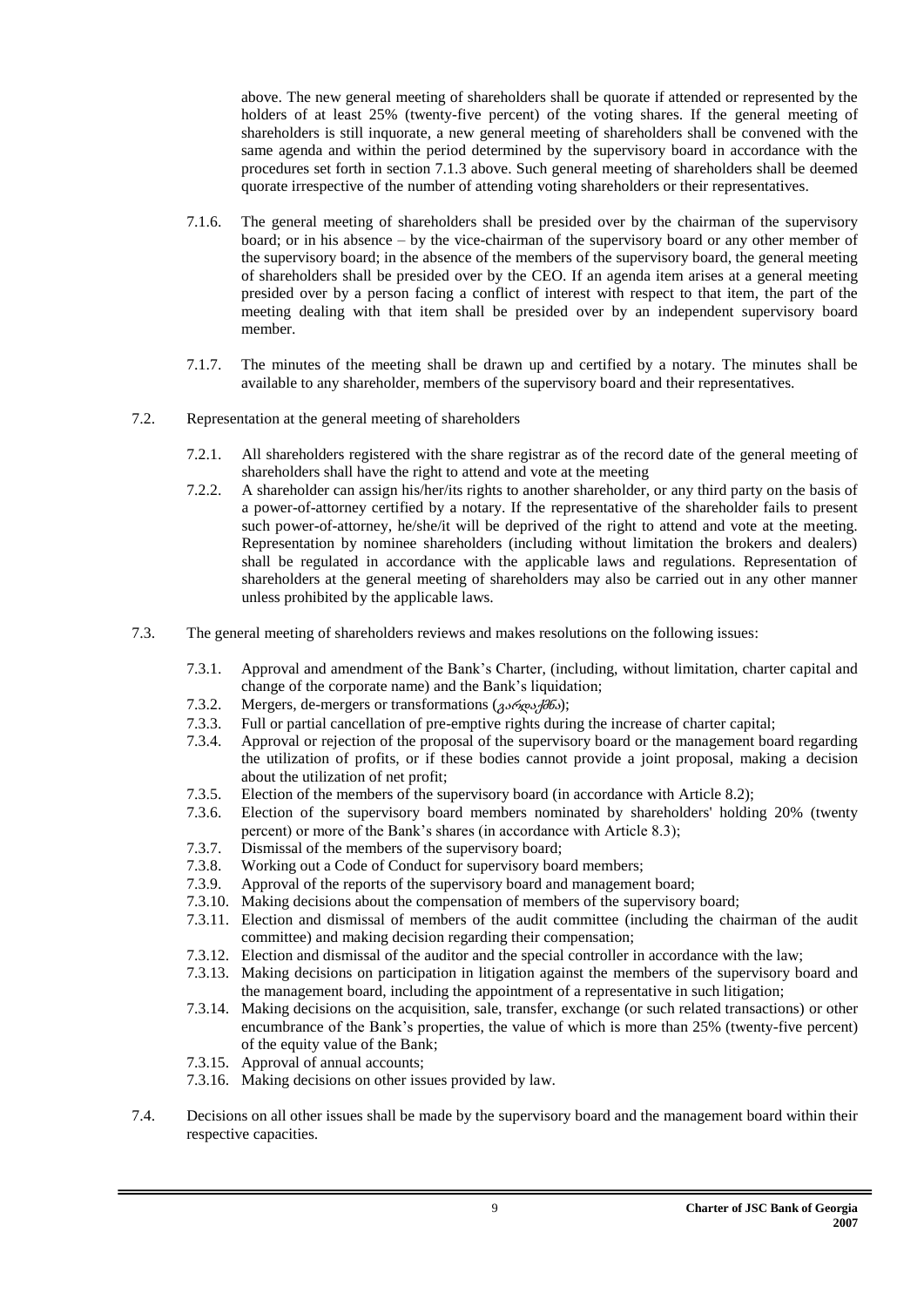7.5. The issues enumerated in Article 7.3 require the votes of the holders of more than 50% (fifty percent) of the voting shares attending or represented at the meeting, except for the issues listed in points 7.3.1 and 7.3.6 which require the votes of holders of more than 2/3 (two thirds) of the voting shares, attending or represented at the meeting and the issues listed in points 7.3.2, 7.3.3, 7.3.4 and 7.3.7 which require the votes of the holders of more than 75% (seventy-five percent) of the voting shares attending or represented at the meeting. For the avoidance of any doubt, election of the members of the supervisory board under point 7.3.5 shall be conducted in accordance with Article 8.2 of this Charter.

#### **Article 8 Supervisory Board**

- <span id="page-9-1"></span><span id="page-9-0"></span>8.1. The supervisory board consists of 5 (five) members. Members of the supervisory board are elected and dismissed by the general meeting of shareholders. The supervisory board and each voting shareholder shall have the right to propose nominees for election to the supervisory board.
- 8.2. The method of vote accumulation shall be used for electing supervisory board members at the general meeting of shareholders. The method of vote accumulation is as follows:
	- a. Each voting shareholder distributes his/her/its votes between any of the nominees so that the total amount of his/her/its votes does not exceed the total amount of the shares held by him/her/it;
	- b. With his/her/its vote the shareholder can only vote for the nominee to the supervisory board (it is forbidden to vote against any nominee);
	- c. If the number of the nominees equals or is less than the number of members to be elected to the supervisory board, then each nominee who received at least one vote shall become a member of the supervisory board; if the number of nominees is more than the number of members to be elected to the supervisory board, those nominees who receive the highest number(s) of the votes will become the members of the supervisory board.
- 8.3. Should any of the shareholders or group of shareholders obtain 20% (twenty percent) or more of the Bank's shares after all the supervisory board members are elected, then upon the occurrence of a vacancy at the supervisory board, such shareholder or group of the shareholders shall have the right to nominate and elect their representative to the supervisory board. This provision shall not be applicable if such shareholder (group of the shareholders):
	- (a) already has at least one representative to the supervisory board; and/or
	- (b) can without distributing its votes elect one representative to the supervisory board through the method of vote accumulation.
- 8.4. Unless otherwise specified by the general meeting of shareholders, each member of the supervisory board shall be elected for the period of four years, however should this period end before a new election takes place, the term of such supervisory board member shall be extended until the next general meeting of shareholders is convened.
- 8.5. Each member of the supervisory board may resign from the supervisory board upon at least four weeks prior written notice submitted to the chairman of the supervisory board (the chairman of the supervisory board resigns by submitting his written notice to the vice-chairman, and in the absence of the vice-chairman to any other member of the supervisory board). New member of the supervisory board shall be elected not later than three months after the retirement/withdrawal of the departing member.
- 8.6. A member of the supervisory board may not serve as a member of the management board at the same time.
- 8.7. An individual cannot be a member of the supervisory board or he/she shall be dismissed from the supervisory board, if he/she is:
	- a. a member of the supervisory board or management board of more than three companies registered in Georgia;
	- b. a member of the supervisory board, management board or the audit committee of another commercial bank or non-banking deposit institution registered in Georgia;
	- c. an employee of the Bank;
	- d. not eligible for supervisory board in accordance with applicable laws;
	- e. bankrupt.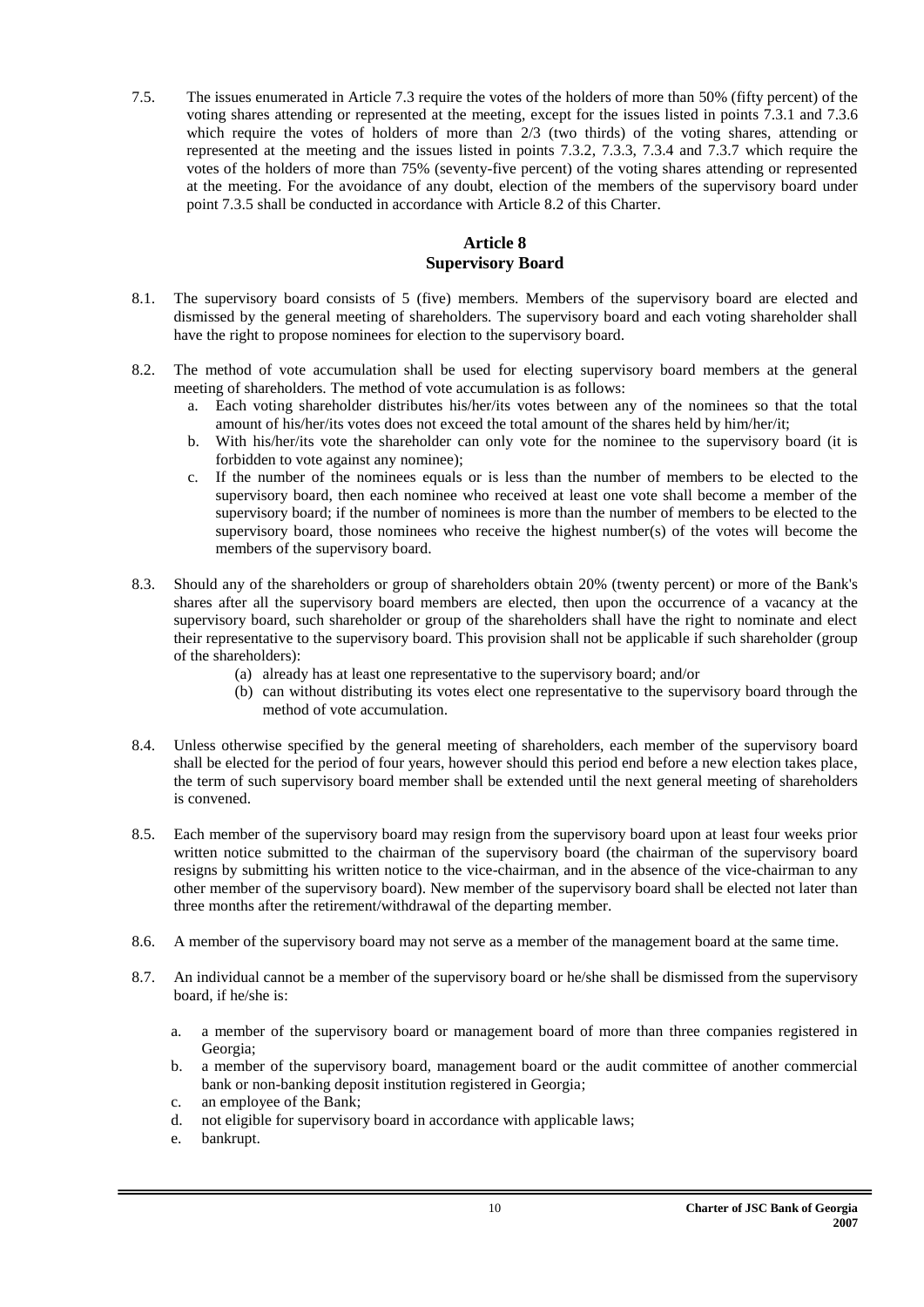- 8.8. The supervisory board elects the chairman and the vice-chairman from its members. The chairman (or in case of his/her absence the vice-chairman) convenes the meetings of the supervisory board and determines the agenda. Any member may add items to the agenda or request that a meeting of the supervisory board is convened.
- 8.9. Meetings of the supervisory board shall be held at least once per quarter at the address of the Bank or any other location. A written notification with the respective agenda shall be sent at least eight days prior to the anticipated date of the meeting. With the agreement of all other members, the chairman (himself or at the request of any member) may call the meeting verbally or otherwise within a shorter period of time. The members of the supervisory board may be represented by other members of the supervisory board. Each member may represent only one other member of the supervisory board.
- 8.10. The supervisory board meeting has the right to make decisions if it is quorate. The meeting is quorate if more than half of the members attend or are represented at the meeting. If the supervisory board is inquorate, a new meeting may be convened after three working days. The new meeting will be deemed quorate irrespective of the number of members attending or being represented at the meeting. Decisions shall be taken by the simple majority of the votes of the supervisory board members, attending or represented at the meeting.
- 8.11. If agreed by the supervisory board members, a meeting may be held via telephone or video conference calls.
- 8.12. The minutes of the meeting and on resolutions of the supervisory board are drawn up by the secretary of the supervisory board. The minutes will be sent to all members of the supervisory board and approved at the earlier of (i) written agreement by all members or (ii) approval at a subsequent meeting. The minutes then are signed by the chairman of the supervisory board (or in case of his/her absence, the vice-chairman of the supervisory board, and in case of the absence of the vice-chairman – by any member of the supervisory board). The minutes shall state the place and time of the meeting, list of the attendees, agenda, brief summary of the discussions held at the meeting and the relevant resolutions.
- 8.13. Each member of the supervisory board has one vote. A member of the supervisory board shall not participate or vote in supervisory board discussions regarding any agenda item where such member has a conflict of interest. Should the chairman be so excluded, then the supervisory board shall select a new chairman of the meeting for the consideration of that item.
- 8.14. The supervisory board may decide, by simple majority, to create committees. The composition of such committees and their tasks shall be determined by the supervisory board. Committees shall report their conclusions and recommendations to the supervisory board.
- 8.15. Tasks and competence of the supervisory board include the following:
	- 8.15.1. Supervising the activities of the management board;
	- 8.15.2. Appointing and discharging the CEO and other directors, concluding and terminating service contracts with them, as well as working out a Code of Conduct for the management board members;
	- 8.15.3. Approving and amending the Bank's policy and other regulatory documents;
	- 8.15.4. Inspecting the Bank's books and property, including without limitation, inspecting the conditions of the Bank's cash, securities and goods personally, or through its members or invited experts;
	- 8.15.5. Requesting reports on the Bank's activities from the management board (including dealings with the associated companies and subsidiaries) and reviewing the information provided by internal audit or external inspections;
	- 8.15.6. Convening an extraordinary general meeting of shareholders, if necessary, for the Bank's benefit;
	- 8.15.7. Reviewing annual reports and the proposals of the management board on distribution of profits;
	- 8.15.8. Representing the Bank in proceedings against the CEO and other directors. If the matter concerns a supervisory board member, the supervisory board may submit a claim against the CEO (or any other director) without a resolution by the general meeting of shareholders or contrary to the decision of the general meeting of shareholders;
	- 8.15.9. Approving annual budget;
	- 8.15.10. Making decisions in other cases provided by applicable laws.
- 8.16. The responsibilities of the management board may not be delegated to the supervisory board.
- 8.17. The following activities may be carried out only with the approval of the supervisory board: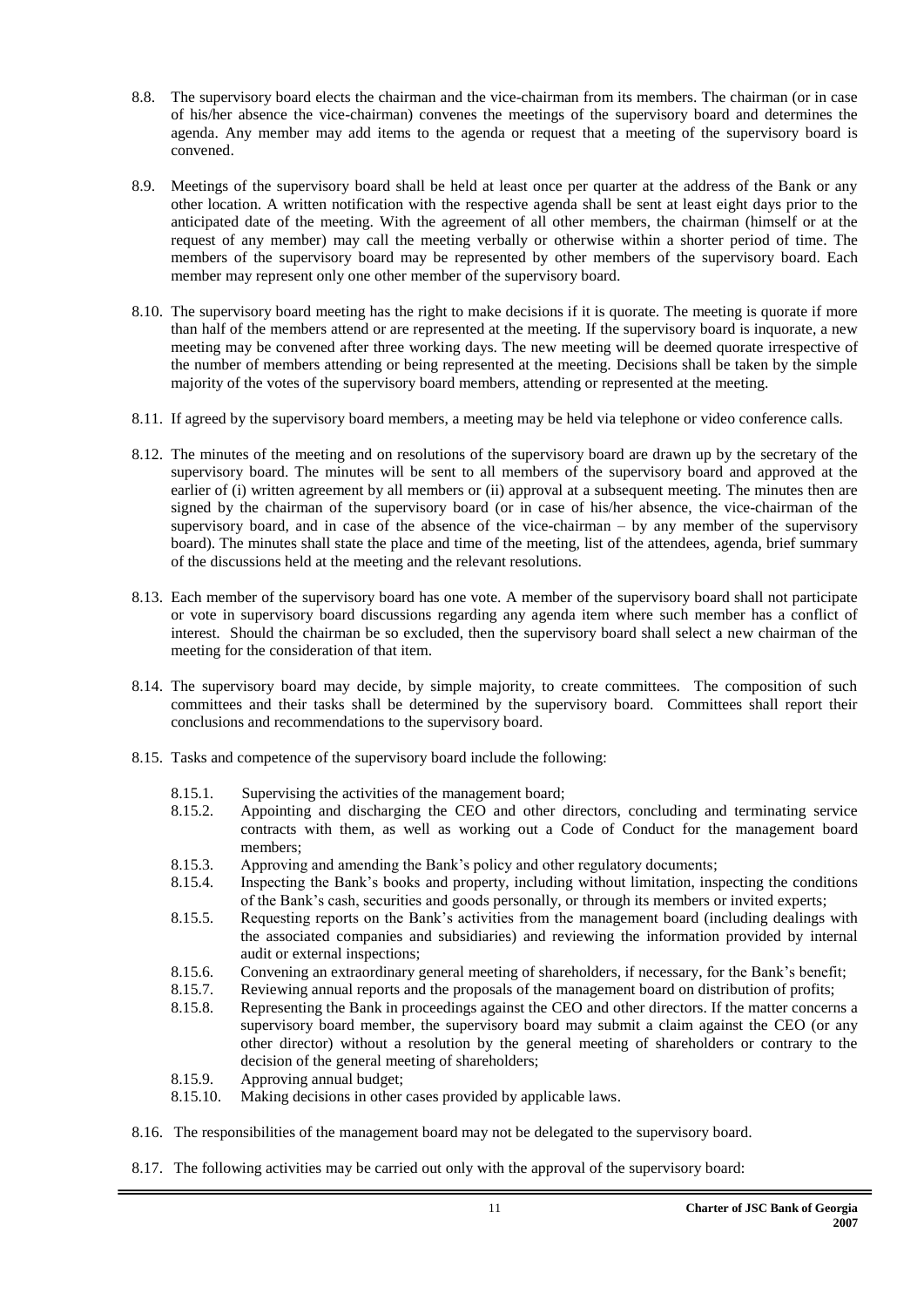- 8.17.1. Acquisition and disposal of a stake in other companies if the amount of such stake/share exceeds 50% (fifty percent) of the total equity of such company or the volume of the transaction exceeds 2.5% (two and a half percent) of the Bank's equity value as at the end of the previous calendar month;
- 8.17.2. Acquisition, transfer and encumbrance of real estate and property ownership rights, if such transaction falls outside the scope of routine economic activity of the Bank and the volume of such transaction exceeds 2.5% (two and a half percent) of the Bank's equity value as at the end of the previous calendar month;
- 8.17.3. Establishment and liquidation of branches;
- 8.17.4. Investments, the partial or total amount of which exceeds 2.5% (two and a half percent) of the Bank's equity value as at the end of the previous calendar month;
- 8.17.5. Borrowing funds in excess of 2.5% (two and a half percent) of the Bank's equity value as at the end of the previous calendar month;
- 8.17.6. Securing loans, if they fall outside the scope of routine economic activity;
- 8.17.7. Launching new banking activity(ies) or terminating or suspending existing banking activity(ies);
- 8.17.8. Determination of general principles of business strategy and the business plan of the Bank and the development and approval of the annual budget and long-term liabilities;
- 8.17.9. Determination of the remuneration and/or additional benefits for the Bank's top management (CEO and other management board members, and any other top managers so selected by the supervisory board);
- 8.17.10. Appointment and discharge of trade representatives;
- 8.17.11. Approval of agreement(s) or contract(s) pursuant to which a non-recurring expense or severaltranche expenditure of the Bank is to be made which exceeds 1% (one percent) of the Bank's equity value as at the end of the previous calendar month;
- 8.17.12. Determination and approval of internal policies and procedures for lending, investing, foreign exchange, assets and liabilities management, their classification and adequate provisioning;
- 8.17.13. Redemption of the Bank's shares in cases envisaged by the applicable laws or effected through share buy backs (including without limitation the Treasury Shares referred to in section 3.11 above); and
- 8.17.14. Other activities that may be defined by the applicable laws.

#### **Article 9 Management Board**

- <span id="page-11-1"></span><span id="page-11-0"></span>9.1. The Bank's day-to-day activities are carried out by the management board, whose members are appointed by the supervisory board.
- 9.2. The management board comprises of the CEO and up to four (4) directors. The CEO and each management board director shall be appointed by the supervisory board of the Bank.
- 9.3. No one can be appointed as a member of the management board or if so appointed he/she shall be discharged, if he/she:
	- a. does not comply with the criteria for bank management set by the National Bank of Georgia;
	- b. is a member of the Bank's supervisory board, or a member of the management board of another commercial bank, non-banking deposit institution and/or other enterprise;
	- c. is not eligible to hold the position of a director in accordance with the applicable laws;
	- d. is bankrupt;
	- e. has been convicted of an economic crime and the charges have not be annulled;
	- f. is a spouse, child or close relative of another management board member.
- 9.4. Obligations of the Bank's management board include the following:
	- 9.4.1. Conduct and carry out the Bank's current activities;
	- 9.4.2. Review all items prior to putting them on the agenda of the general meeting of shareholders or supervisory board meetings, obtain all the necessary information, prepare proposals and draft resolutions;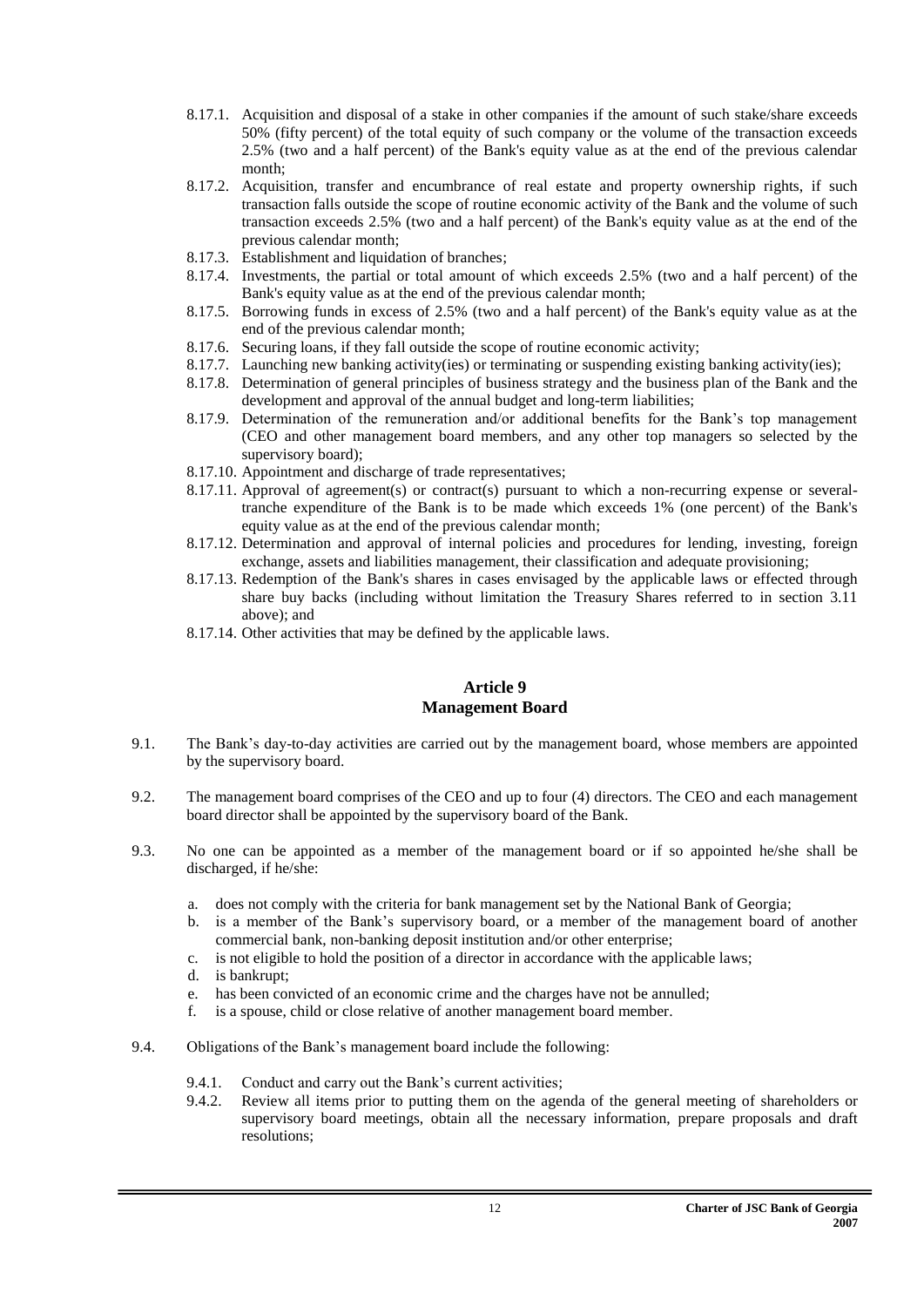- 9.4.3. Within one month after the end of the fiscal year draft and present to the supervisory board for approval the business plan for the current year. Such business plan shall include the budget, profit & loss forecast and the Bank's investments plan;
- 9.4.4. Supervise of lending, settlements, financing, cash services, security, accounting and reporting of cash and valuables of the Bank, internal controls and accounting, ensure the Bank provides proper service to in the interests of the customers and supervise the other major activities of the Bank;
- 9.4.5. Supervise the functioning of the Bank's branches and service centres, ensuring that the managers fulfil their tasks and functions;
- 9.4.6. Review the information provided by internal audit or external inspections, the reports submitted by the branch managers and heads of the service centres, and make appropriate decisions based on this information;
- 9.4.7. Ensure the fulfilment of resolutions made by the general meeting of shareholders and the supervisory board;
- 9.4.8. Develop policies, office rules and any other regulations, which are approved by the supervisory board and ensure compliance with such policies, rules and regulations;
- 9.4.9. Decide on the selection, dismissal, training and remuneration of staff (provided that the management board shall be bound to consider the recommendations of the supervisory board regarding certain top managers);
- 9.4.10. Deal with any other issues assigned to the management board (or its individual members) by the supervisory board and/or the general meeting of shareholders; and
- 9.4.11. Fulfil the requirements set forth in this Charter and the applicable laws.
- 9.5. The activities of the management board are led by the CEO. For this purpose, the CEO delegates tasks to the directors with the consent of the supervisory board.
- 9.6. The CEO is entitled to act on the Bank's behalf without a power of attorney. In the absence of the CEO one of the directors shall act on the Bank's behalf on the basis of a power-of-attorney issued by the CEO.
- 9.7. Notwithstanding the provisions in sections 9.5 and 9.6 above, any transaction imposing on the Bank an obligation in excess of 1% (one) of the Bank's equity value as at the end of the previous calendar month shall be authorized by the signatures of any two members of the management board.
- 9.8. CEO is responsible for the following:
	- 9.8.1. Chairing meetings of the management board, supervising the implementation of decisions of the management board, supervisory board and the general meeting of shareholders, organizing tasks among the management board members and other managers of the Bank, and issuing relevant orders, instructions and other directives for these purposes;
	- 9.8.2. acting independently on the Bank's behalf, subject to any possible consents and approvals of the supervisory board;
	- 9.8.3. submitting for approval by the supervisory board, recommendations on the remuneration and bonuses of the Bank's employees;
	- 9.8.4. appointing and dismissing the employees in accordance with the employee recruitment plan approved by the management board;
	- 9.8.5. carrying out any other activity required for attaining the Bank's goals, except for the functions imposed on to the general meeting of shareholders or the supervisory board.
- 9.9. The CEO of the Bank is entitled to delegate his direct tasks to the management board members or the heads of the relevant departments.
- 9.10. Any member of the management board shall have the right to request from any supervisory board member that a meeting of the supervisory board be called and he/she may address such meeting.
- 9.11. The rights and obligations of the members of the management board are defined by this Charter, the resolutions of the Bank's supervisory board and the CEO.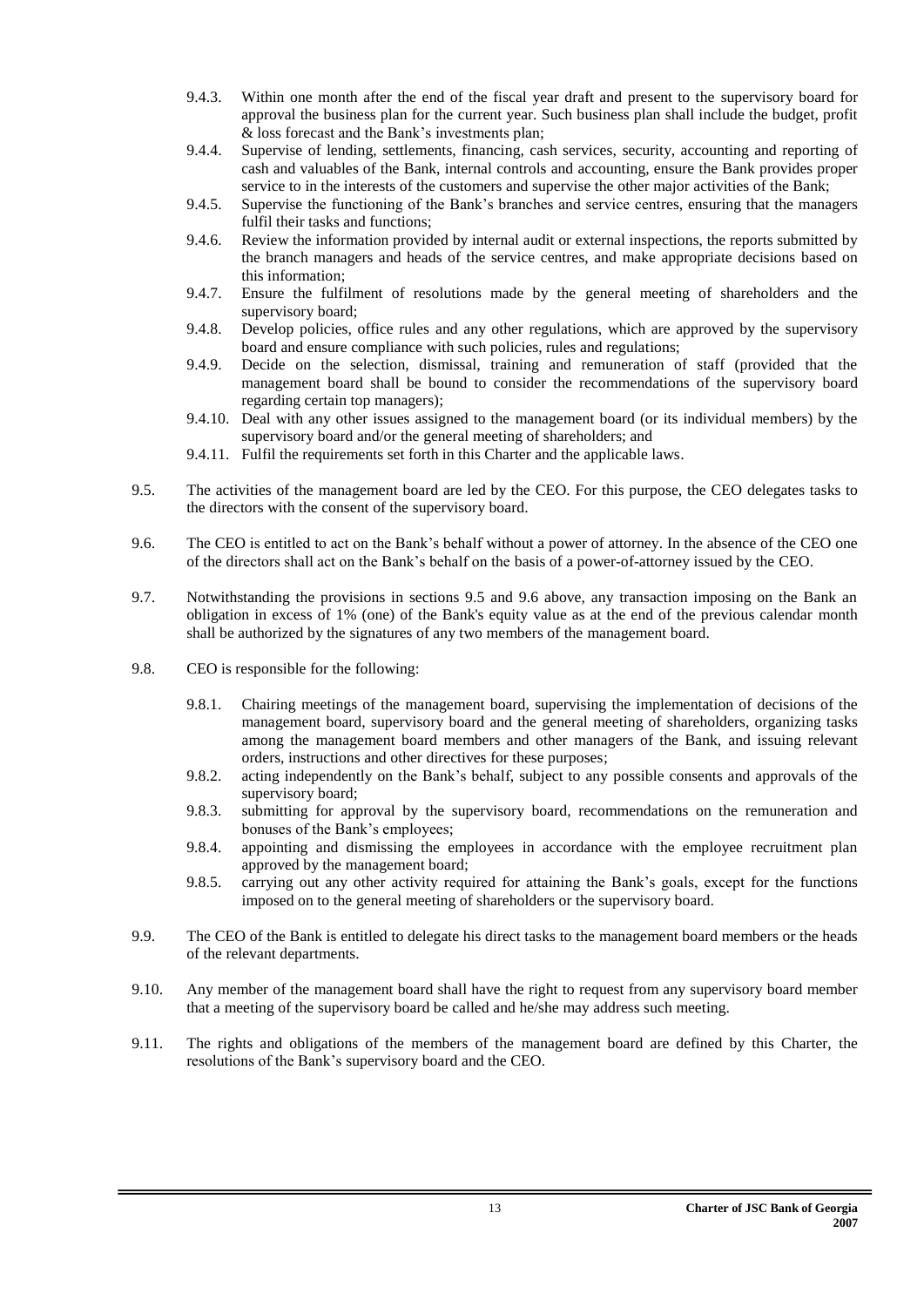#### **Article 10 Audit Committee and Internal Controls**

- <span id="page-13-1"></span><span id="page-13-0"></span>10.1. The Bank's audit committee comprises of three members, who are appointed by the general meeting of shareholders for the term of four years. An individual cannot be elected as a member of the audit committee, if he/she is a member of the supervisory board and/or the management board, or if he/she is not eligible for the membership of the audit committee according to the law.
- 10.2. Rights and obligations of the audit committee are as follows:
	- 10.2.1. Set the accounting and reporting rules for the Bank, supervise the compliance with such rules and inspect the Bank's books and journals through the internal audit service of the Bank;
	- 10.2.2. Supervise the compliance of the Bank with the applicable laws;
	- 10.2.3. Approve the regulations governing the Bank's internal audit services and ensure the functioning of the internal audit service of the Bank;
	- 10.2.4. Ensure the independence of the internal audit service from the Bank's supervisory board and the management board;
	- 10.2.5. Approve the operation plan of the internal audit service for the following fiscal year;
	- 10.2.6. Review the quarterly reports of the internal audit service, approve and present to the supervisory board and the management board audit inspections and recommendations;
	- 10.2.7. Supervise the activities of the internal audit, ensure its compliance with quarterly and annual operation plans;
	- 10.2.8. Assess the activities carried out by the director of the internal audit service and individual auditors;
	- 10.2.9. Approve the annual operations plan prepared by the internal audit service and perform the plan's quarterly review;
	- 10.2.10. Assess the activities of each of the employees of the internal audit service in consideration of their professional skills and performance and make appropriate decisions;
	- 10.2.11. Together with the Bank's supervisory board and management board ensure the cooperation of the internal audit service with other structural units of the Bank;
	- 10.2.12. Make recommendations to the supervisory board on the employment / dismissal of the head and deputy head of the Bank's internal audit service, as well as on the remuneration of such staff; and
	- 10.2.13. Make recommendations (subject to the agreement of the head of the internal audit service) to the management board on the employment / dismissal of the other staff of internal audit service, as well as on remuneration of such staff.
- 10.3. Meetings of the audit committee shall be held at least once a quarter. In extraordinary cases, a meeting may be convened upon the request of the supervisory board. The audit committee passes resolutions by a simple majority of votes. The attending members do not have the right to abstain from voting. The audit committee is presided over by the chairman who is elected by the general meeting of shareholders.

#### **Article 11 Related Party Transactions**

- <span id="page-13-3"></span><span id="page-13-2"></span>11.1. For the purposes of this Article 11, the term "related party" shall mean any person who is (i) a shareholder of the Bank holding and/or otherwise exercising control of five percent or more of the Bank's outstanding shares, (ii) a member of the supervisory board, management board, audit committee and other senior employee of the Bank, (iii) a company that directly, or indirectly controls, or is controlled by, or is under common control with the Bank, and (iv) such other person (being a corporate body or individual) as might be determined by applicable legislation, and/or identified by the supervisory board of the Bank.
- 11.2. The Bank and its management bodies shall at all times comply with the requirements and limitations set out in respect of the related party transactions by any applicable securities and banking laws, as well as the rules, regulations and instructions adopted by the National Bank of Georgia, securities commission or other relevant authority(ies) in the country(ies) where the Bank's securities are admitted for trading.
- 11.3. Any transaction(s) with related parties of the Bank shall be subject to the prior approval of the supervisory board if the value of the transaction does not exceed 50% (fifty percent) of the assets of the Bank. Subject to Article 8.13 of the Charter, the supervisory board shall consent to such transaction by the unanimous decision of the members present or represented at the relevant supervisory board meeting. If the value of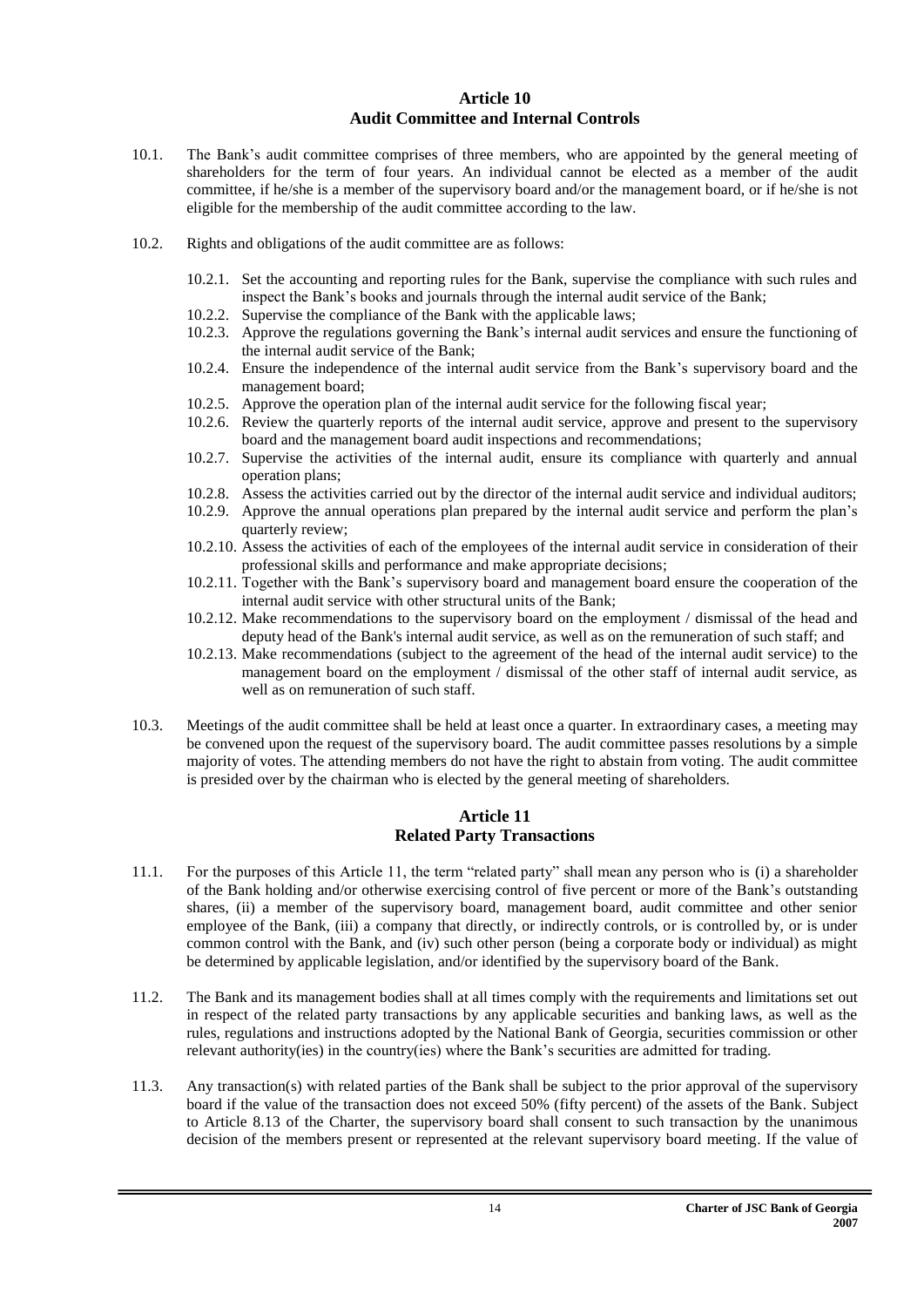such transaction exceeds 50% (fifty percent) of the assets of the Bank, the transaction shall be approved by the general meeting of shareholders.

11.4. In compliance with the applicable laws, the supervisory board is authorized to delegate to the management board and/or respective committees the right to approve the related party transactions, provided that (a) the cumulative value of the transaction(s) with any single related party does not exceed 1% (one percent) of the supervisory capital of the Bank, and (b) the members of the management board and/or respective committee shall not participate or vote in any discussions regarding any transaction where such member has a conflict of interest.

#### **Article 12 Confidentiality**

- <span id="page-14-1"></span><span id="page-14-0"></span>12.1. Unless otherwise approved by the supervisory board, the members of the supervisory board, management board and other managers of the Bank shall not use, publish, disseminate or disclose to any party, except for the managers or employees of the Bank whose province it is to know the same, any confidential information about the activities, expenses, financial or contractual arrangements or other agreements, transactions or other affairs of the Bank, of which they become aware. They shall use all reasonable efforts to prevent the publication or disclosure of any confidential information concerning such matters.
- 12.2. In the event that the supervisory board approves any merger, acquisition or other similar transaction involving the Bank, the management board shall be authorized to disclose any confidential information (reasonably required for successful completion of such transaction) to the relevant counterparty(ies), its advisors, consultants or agents, who are required in the course of their duties and therefore have a legitimate need to know the confidential information as long as such parties shall be informed of the confidential nature of the information.
- 12.2. The above provisions of confidentiality shall not apply to: (a) any information which is considered as public and is required to be disclosed under the applicable laws; (b) information which became a part of public domain through other sources (not related to the Bank).
- 12.4. Any material information disclosed to any of the shareholders of the Bank which in the reasonable opinion of the supervisory board, may affect the investment decision(s) of the shareholders, shall also be disclosed to other shareholders to the same extent.

#### **Article 13 Termination of the Bank's Activities**

- <span id="page-14-3"></span><span id="page-14-2"></span>13.1. The Bank's activities shall be terminated in accordance with the applicable laws.
- 13.2. In case of termination of the Bank's activities or suspension of the banking licence, the Bank will be liquidated. A person appointed by the National Bank of Georgia shall act as a liquidator in accordance with the rules set by the National Bank of Georgia and the applicable laws. Appointment of party related to the Bank as a liquidator is prohibited.
- 13.3. The Bank's activities are terminated through reorganization (merger, acquisition, division, transformation) or liquidation. In case of reorganization of the Bank, all of its rights and obligations shall be transferred to its successor.

#### **Article 14 Branches**

<span id="page-14-7"></span><span id="page-14-6"></span><span id="page-14-5"></span><span id="page-14-4"></span>On the basis of the resolution of the supervisory board, the Bank may establish branches in Georgia or abroad. Such branches shall not constitute legal entities. The branches should be established in accordance with the applicable legislation and in consideration of the rules and terms set by the National Bank of Georgia.

#### **Article 15 Miscellaneous Provisions**